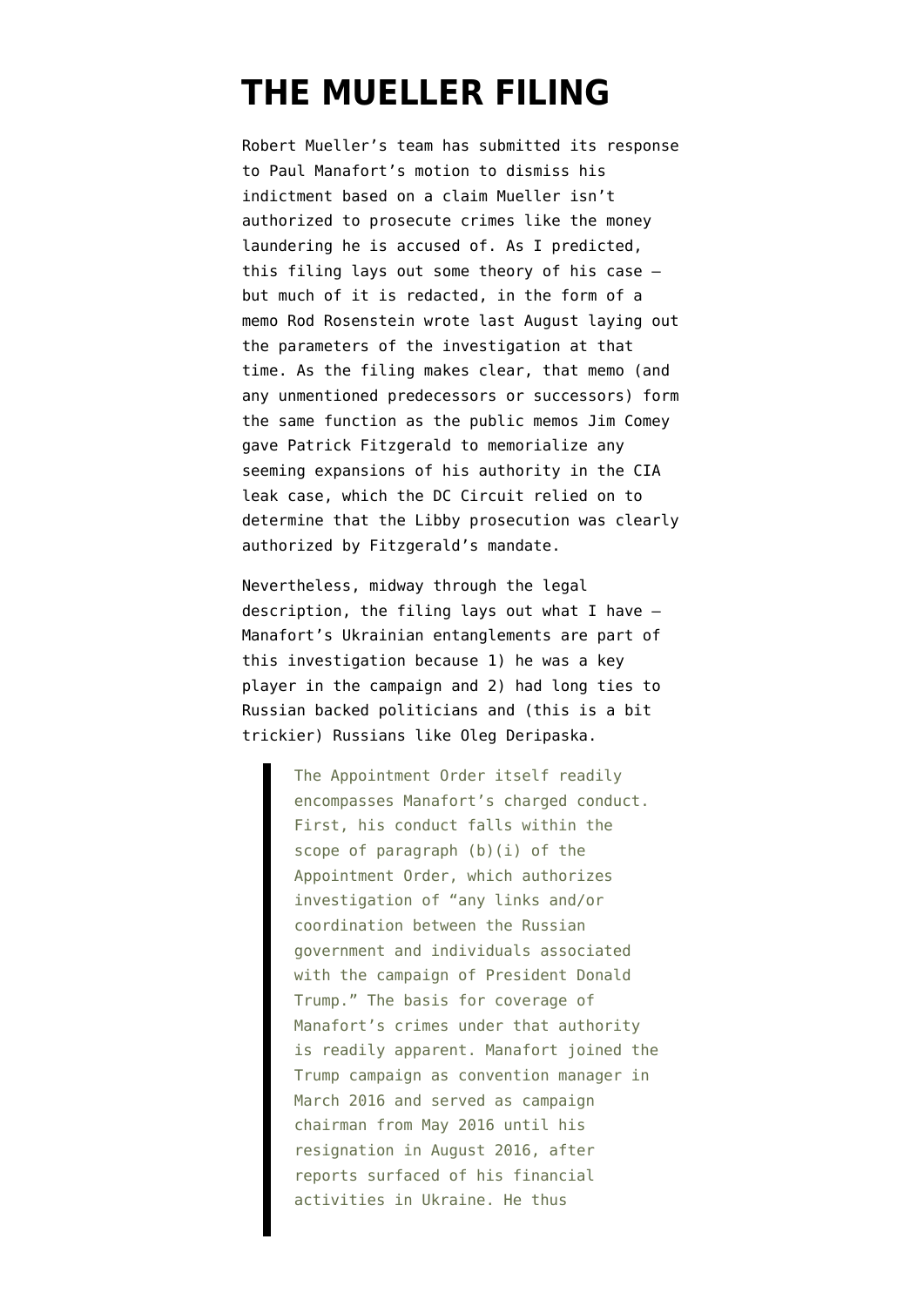constituted an "individual associated with the campaign of President Donald Trump." Appointment Order ¶ (b) and (b)(i). He was, in addition, an individual with long ties to a Russiabacked Ukrainian politician. See Indictment, Doc. 202, ¶¶ 1-6, 9 (noting that between 2006 and 2015, Manafort acted as an unregistered agent of Ukraine, its former President, Victor Yanukovych—who fled to Russia after popular protests—and Yanukovych's political party). Open-source reporting also has described business arrangements between Manafort and "a Russian oligarch, Oleg Deripaska, a close ally of President Vladimir V. Putin."

#### [snip]

The Appointment Order is not a statute, but an instrument for providing public notice of the general nature of a Special Counsel's investigation and a framework for consultation between the Acting Attorney General and the Special Counsel. Given that Manafort's receipt of payments from the Ukrainian government has factual links to Russian persons and Russian-associated political actors, and that exploration of those activities furthers a complete and thorough investigation of the Russian government's efforts to interfere in the 2016 election and any links and/or coordination with the President's campaign, the conduct charged in the Indictment comes within the Special Counsel's authority to investigate "any matter that arose or may arise directly from the investigation."

I'll do a follow-up on why the Deripaska reference is a bit tricky. It's tricky in execution, not in fact.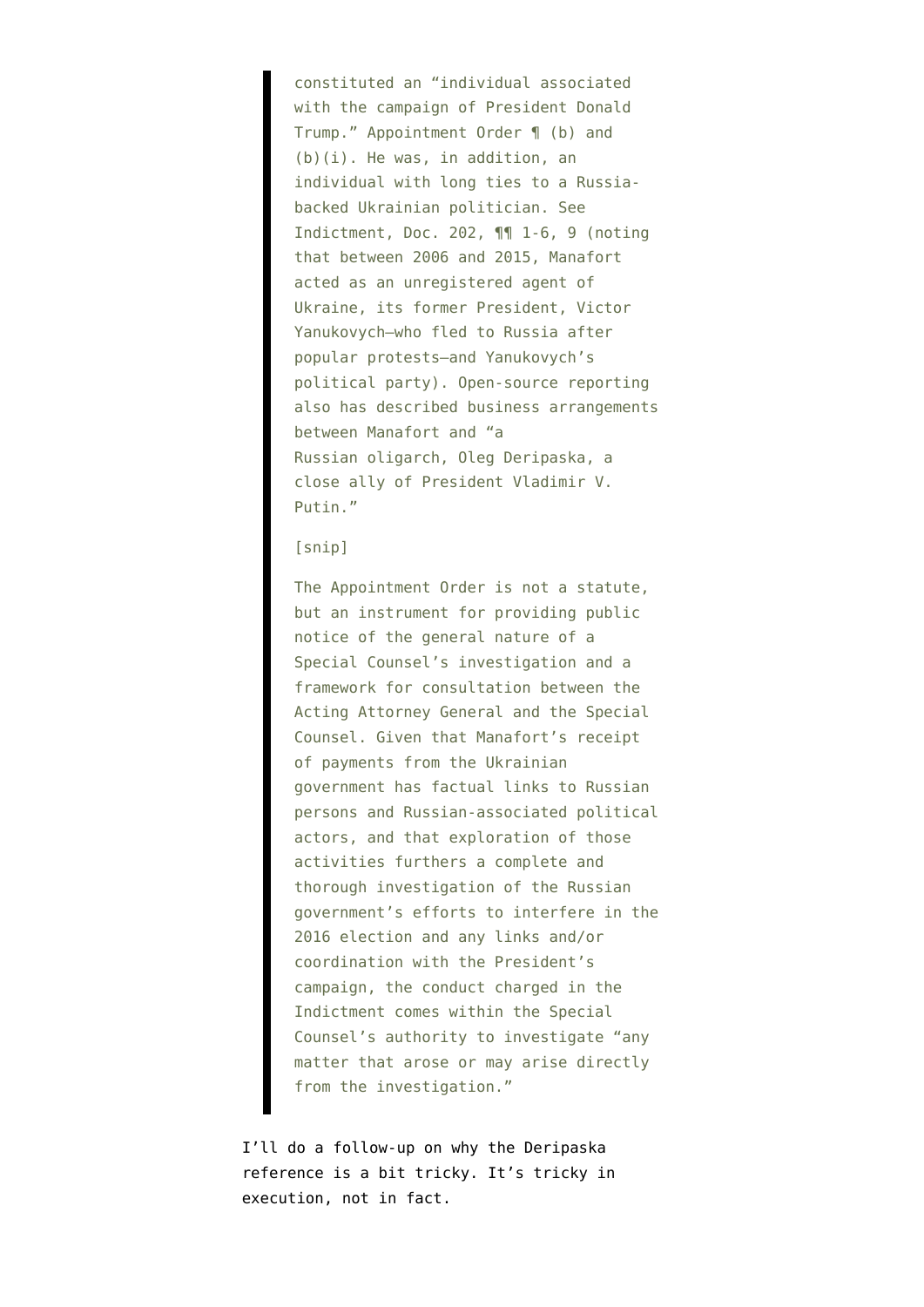### **The "Attorneys for the United States of America"**

I'll refer to the author of this memo as Mueller for convenience sake, but because I [obsess about](https://www.emptywheel.net/2018/02/17/updated-mueller-docket-census-we-still-dont-know-what-6-prosecutors-are-doing/) [how Mueller's team deploys,](https://www.emptywheel.net/2018/02/17/updated-mueller-docket-census-we-still-dont-know-what-6-prosecutors-are-doing/) it's worth noting how the memo is signed.

### ROBERT S. MUELLER III Special Counsel

/s/ Andrew Weissmann Michael R. Dreeben Andrew Weissmann Greg D. Andres (D.D.C. Bar No. 459221) Adam C. Jed United States Department of Justice Special Counsel's Office 950 Pennsylvania Avenue NW Washington, DC 20530 Telephone: (202) 616-0800

Attorneys for the United States of America

The memo is signed by Andrew Weissman, the lead in the Manafort prosecution and (as the memo notes) a career AUSA in his own right. Greg Andres, who has also been on all the Manafort filings, includes his DC district license, making any continuity there clear. Adam Jed, an appellate specialist who has been deployed to this team in the past, is included. But before all them is Michael Dreeben, the Solicitor General's killer attorney on appeals.

Aside from Mueller himself, Andres is the only lawyer listed who was not a DOJ employee when Jim Comey got fired, which is relevant given the memo's argument that these attorneys could have prosecuted this with or without Mueller present.

Notably, Kyle Freeny, who has been on all the other Manafort filings, is not listed.

I'm unsure whether the filing uses the title, "Attorneys for the United States of America"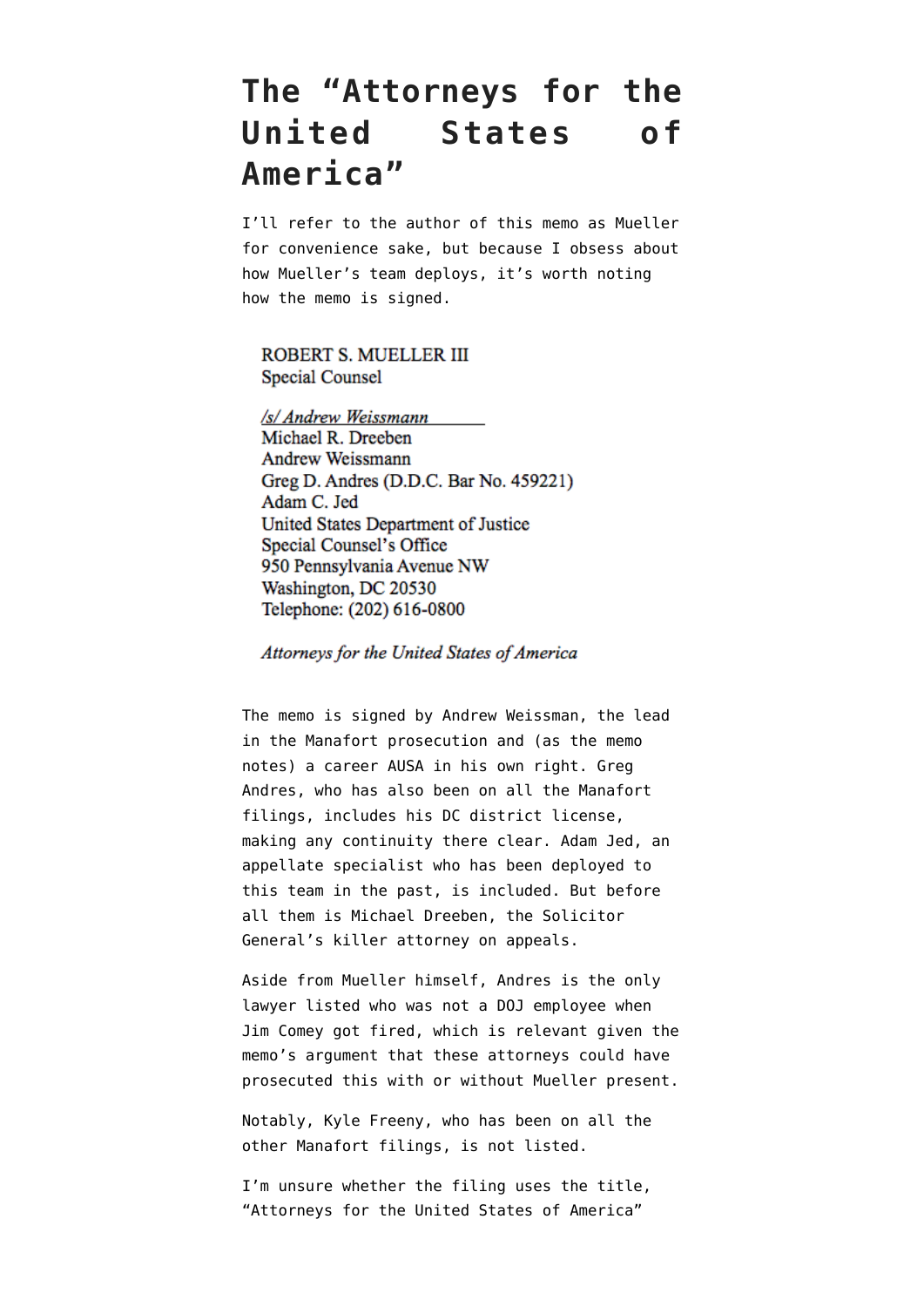because it underscores the argument of the memo — all their authority derives directly from Rosenstein — or if it signifies someone (probably Dreeben, who maintains his day job at the Solicitor General's office) isn't actually a formal member of Mueller's team. But it is a departure from the norm, which since at least the roll-out of Brian Richardson as a "Assistant Special Counsel" with the Van der Zwaan plea, has used the titles "Senior" and "Assistant Special Counsel" to sign their filings.

Update: Christian Farias [notes](https://twitter.com/cristianafarias/status/981268985781084162) that this Attorneys for the US is [not unique to this](https://www.justsecurity.org/wp-content/uploads/2018/02/2-16-18-183-Govt-Response-Manafort-Bail-Proposal.pdf) [filing](https://www.justsecurity.org/wp-content/uploads/2018/02/2-16-18-183-Govt-Response-Manafort-Bail-Proposal.pdf).

# **Manafort is especially screwed because Rosenstein is so closely involved**

The memo starts by laying out what its presents as the history of the investigation. It includes the following events:

- Jeff Sessions March 2, 2017 [recusal](https://www.justice.gov/opa/pr/attorney-general-sessions-statement-recusal)
- Jim Comey's [March 20, 2017](https://www.washingtonpost.com/news/post-politics/wp/2017/03/20/full-transcript-fbi-director-james-comey-testifies-on-russian-interference-in-2016-election/) [public confirmation](https://www.washingtonpost.com/news/post-politics/wp/2017/03/20/full-transcript-fbi-director-james-comey-testifies-on-russian-interference-in-2016-election/) of an investigation into "the Russian government's efforts to interfere in the 2016 presidential election, and that includes investigating the nature of any links between individuals associated with the Trump campaign and the Russian government and whether there was an coordination between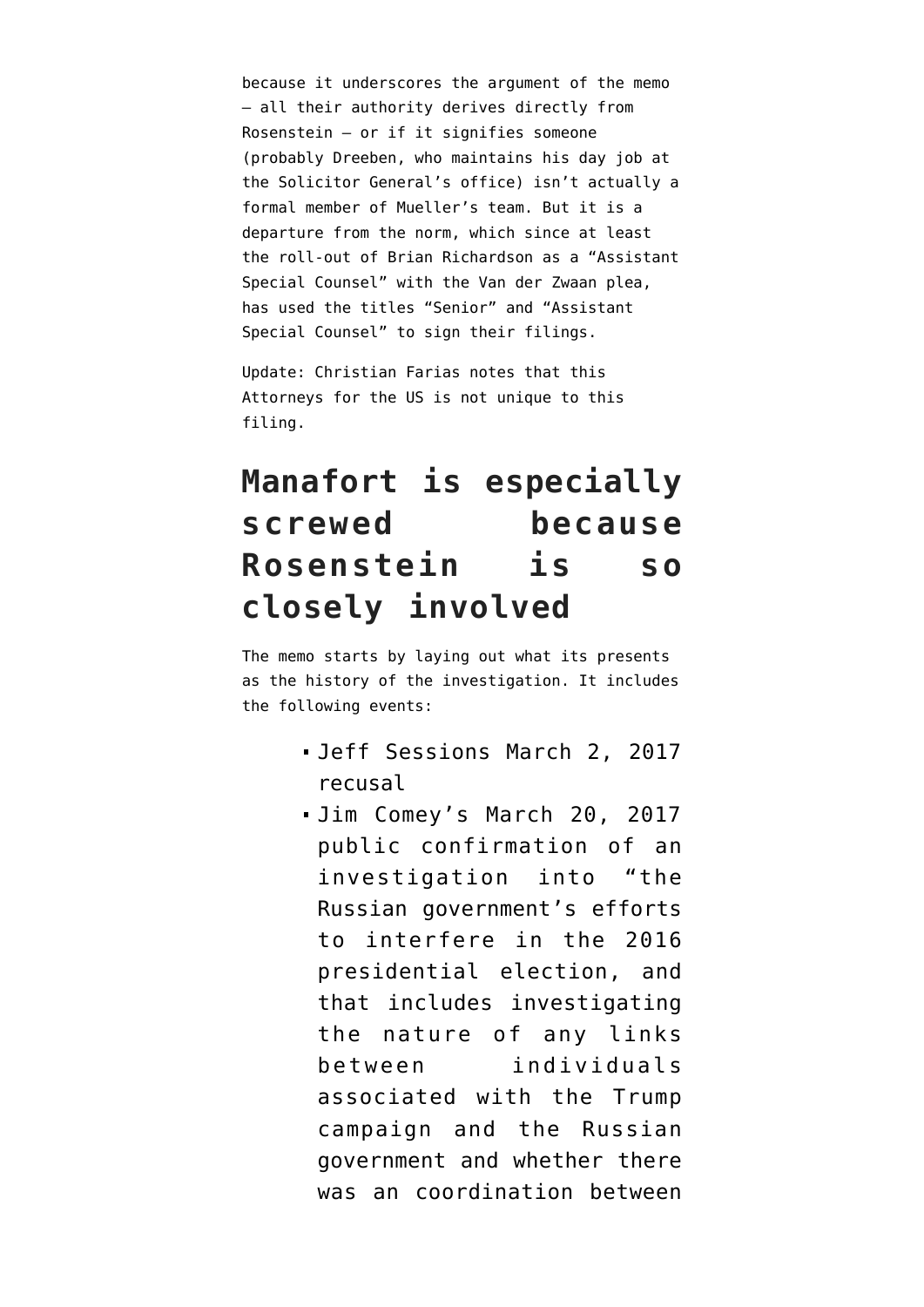the campaign and Russia's efforts."

Rod Rosenstein's [May 17,](https://www.justice.gov/opa/press-release/file/967231/download) [2017 order](https://www.justice.gov/opa/press-release/file/967231/download) appointing Mueller Special Counsel "to investigate Russian interference with the 2016 presidential election and related matters"

It then lays out the regulatory framework governing Mueller's appointment. While this generally maps what Rosenstein included in his appointment order — which cites 28 USC §§ 509, 510, 515, and 600.4 through 600.10 — Mueller also cites to the basis of the Attorney General's authority, including 28 USC §§ 503, 516, and all of 600. The latter citation is of particular interest, as it notes that the AG (Rosenstein, in this case) " is not required to invoke the Special Counsel regulations" (which the filing backs by citing some historical examples). The filing then asserts that the Special Counsel regulations serve as " a helpful framework for the Attorney General to use in establishing the Special Counsel's role."

Mueller then describes what the filing implies has been the process by which Mueller has informed Rosenstein of major actions he's about to take. This consists of "'providing Urgent Reports' to Department leadership on 'major developments.'" By doing it this way, Mueller implies a process without providing a basis to FOIA these Urgent Reports.

Then, the filing lays out how the scope of his authority has evolved. Initially, he notes, that was based on his appointing order. On August  $2$ two and a half months after his appointment, almost a week after George Papadopoulos' arrest, and the [day after](https://www.reuters.com/article/us-usa-trump-russia-lawyer-exclusive/exclusive-former-justice-department-official-joins-mueller-team-idUSKBN1AH5F9) Andres joined Mueller's team — Rosenstein wrote a memo describing the scope of Mueller's investigation and authority. That memo (which is included in heavily redacted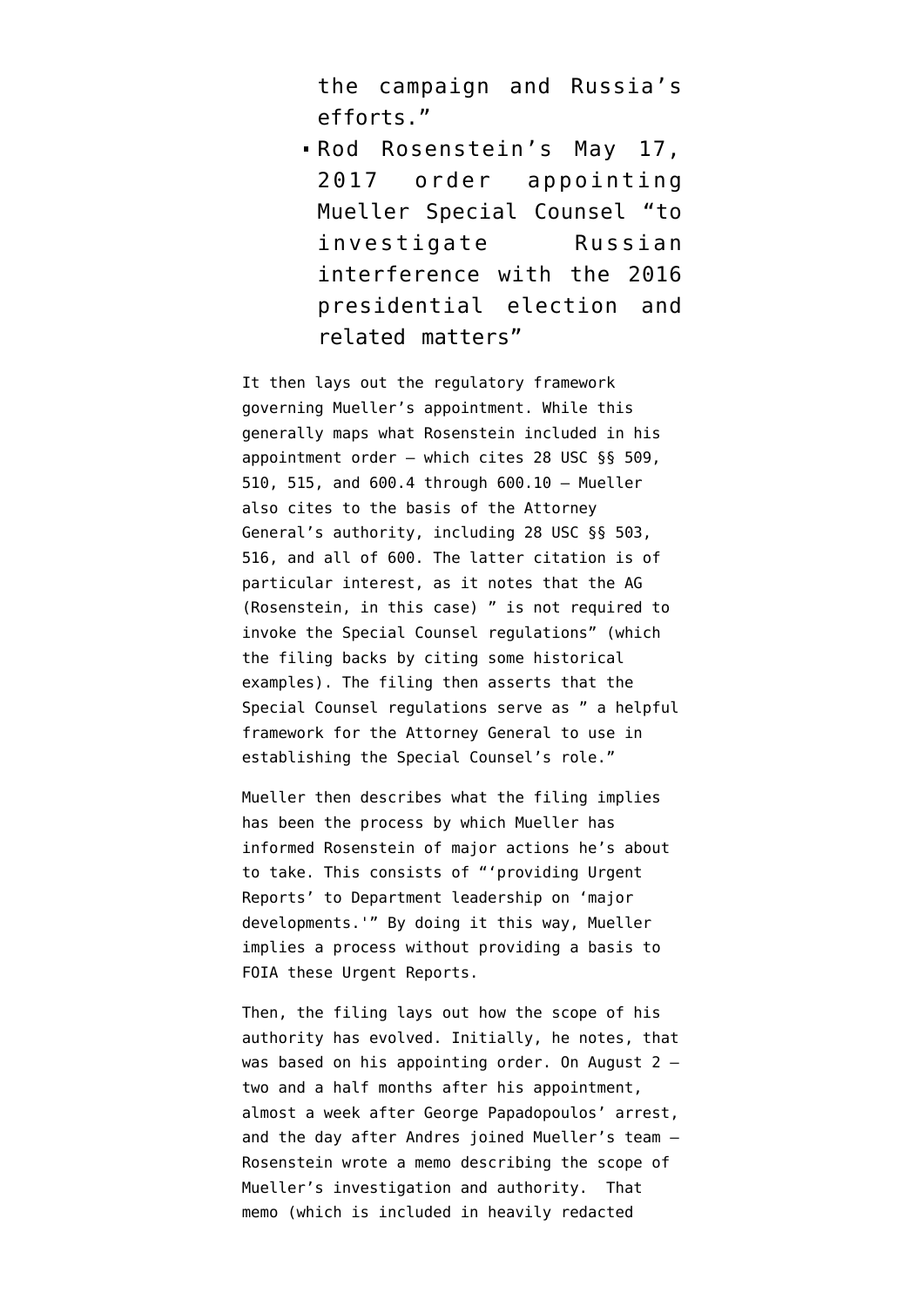Allegations that Paul Manafort:

- *Committed a crime or crimes by colluding with Russian government officials with respect to the Russian government's efforts to interfere with the 2016 election for President of the United States, in violation of United States law;*
- *Committed a crime or crimes arising out of payments he received from the Ukrainian government before and during the tenure of President Viktor Yanukovych.*

In other words, by August 2 (if not before) Rosenstein had authorized Mueller to prosecute Manafort for the money laundering of his payments from Yanukovych.

Significantly, the filing notes that the August 2 memo told Mueller to come back if anything else arises.

> For additional matters that otherwise may have arisen or may arise directly from the Investigation, you should consult my office for a determination of whether such matters should be within the scope of your authority. If you determine that additional jurisdiction is necessary in order to fully investigate and resolve the matters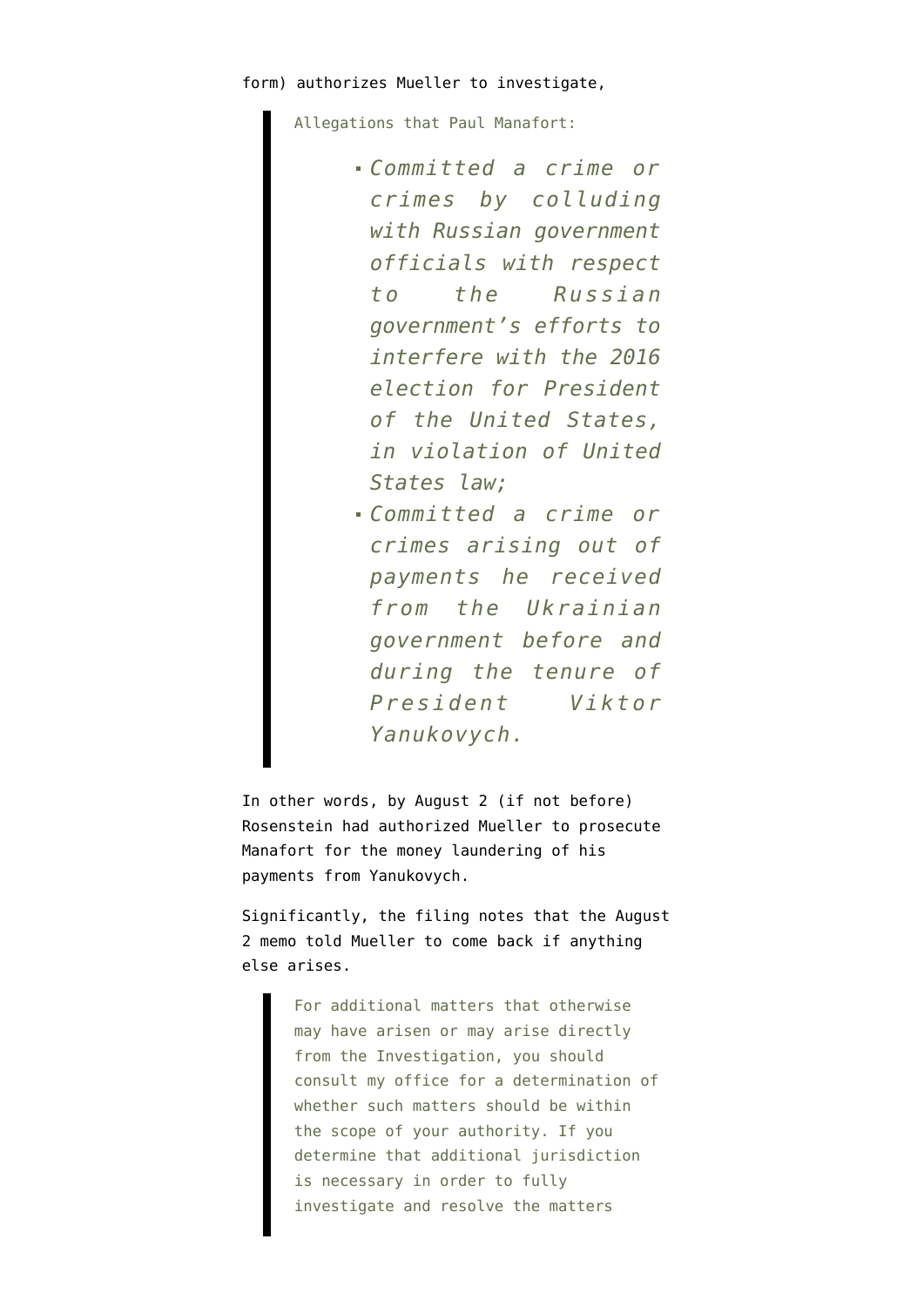assigned, or to investigate new matters that come to light in the course of your investigation, you should follow the procedures set forth in 28 C.F.R. § 600.4(b).

The filing then lays out Manafort's DC indictments and his challenge to Mueller's authority. The summary of that argument looks like this:

> Manafort's motion to dismiss the Indictment should be rejected for four reasons. First, the Acting Attorney General and the Special Counsel have acted fully in accordance with the relevant statutes and regulations. The Acting Attorney General properly established the Special Counsel's jurisdiction at the outset and clarified its scope as the investigation proceeded. The Acting Attorney General and Special Counsel have engaged in the consultation envisioned by the regulations, and the Special Counsel has ensured that the Acting Attorney General was aware of and approved the Special Counsel's investigatory and prosecutorial steps. Second, Manafort's contrary reading of the regulations—implying rigid limits and artificial boundaries on the Acting Attorney General's actions—misunderstands the purpose, framework, and operation of the regulations. Properly understood, the regulations provide guidance for an intra-Executive Branch determination, within the Department of Justice, of how to allocate investigatory and prosecutorial authority. They provide the foundation for an effective and independent Special Counsel investigation, while ensuring that major actions and jurisdictional issues come to the Acting Attorney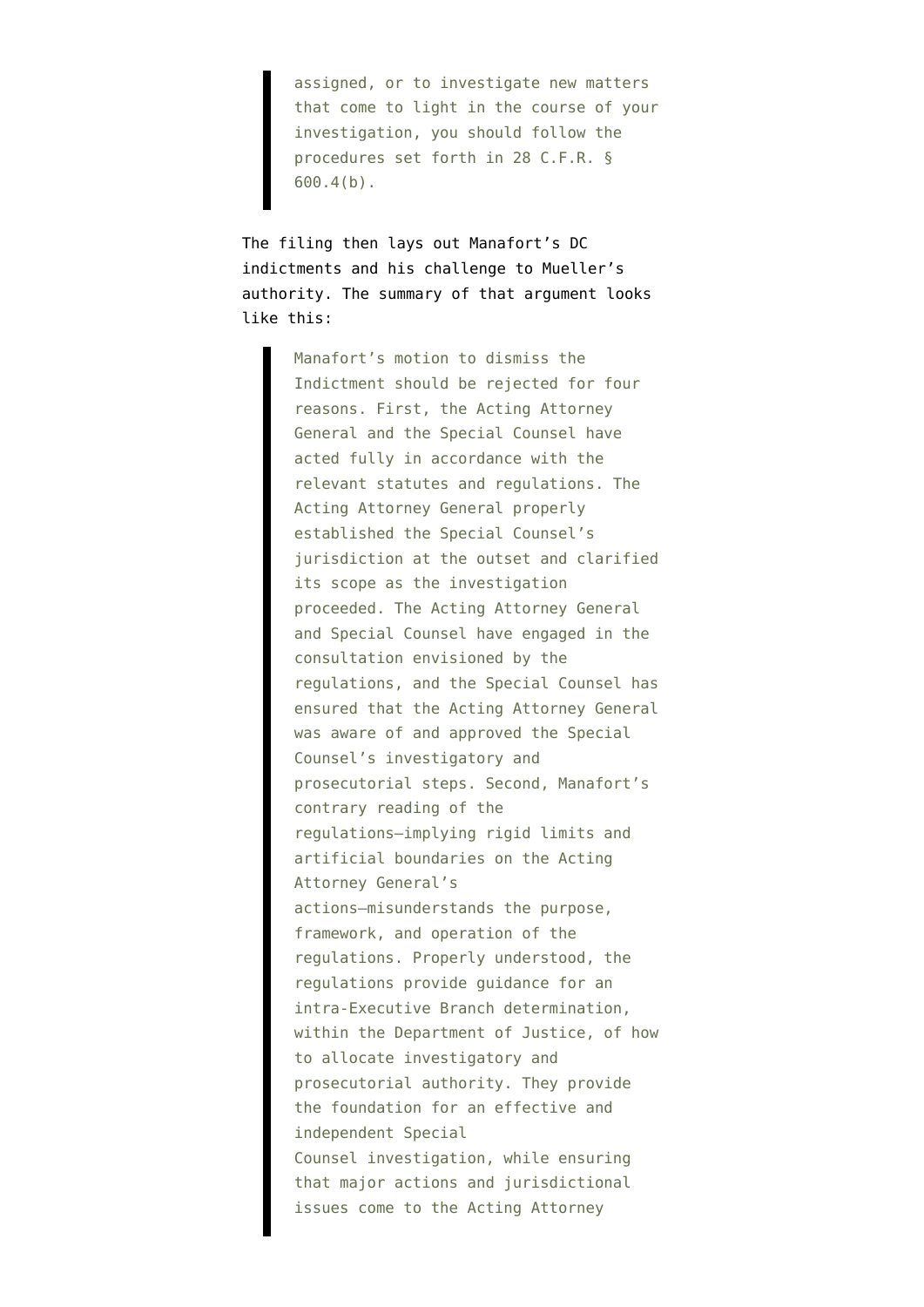General's attention, thus permitting him to fulfill his supervisory role. Accountability exists for all phases of the Special Counsel's actions. Third, that understanding of the regulatory scheme demonstrates why the Special Counsel regulations create no judicially enforceable rights. Unlike the former statutory scheme that authorized courtappointed independent counsels, the definition of the Special Counsel's authority remains within the Executive Branch and is subject to ongoing dialogue based on sensitive prosecutorial considerations. A defendant cannot challenge the internal allocation of prosecutorial authority under Department of Justice regulations. Finally, Manafort's remedial claims fail for many of the same reasons: the Special Counsel has a valid statutory appointment; this Court's jurisdiction is secure; no violation of the Federal Rules of Criminal Procedure occurred; and any rule-based violation was harmless. [my emphasis]

The bolded bit is the key part: Mueller is treating Manafort's challenge as a challenge to Article II authority, making the appointment even more sound than previous Ken Starr-type Independent Counsel appointments were, because they don't present a constitutional appointments clause problem. Mueller returns to that argument several times later in the filing.

> Under the Independent Counsel Act, constitutional concerns mandated limitations on the judiciary's ability to assign prosecutorial jurisdiction. In the wholly Executive-Branch regime created by the Special Counsel regulations, those constitutional concerns do not exist.

[snip]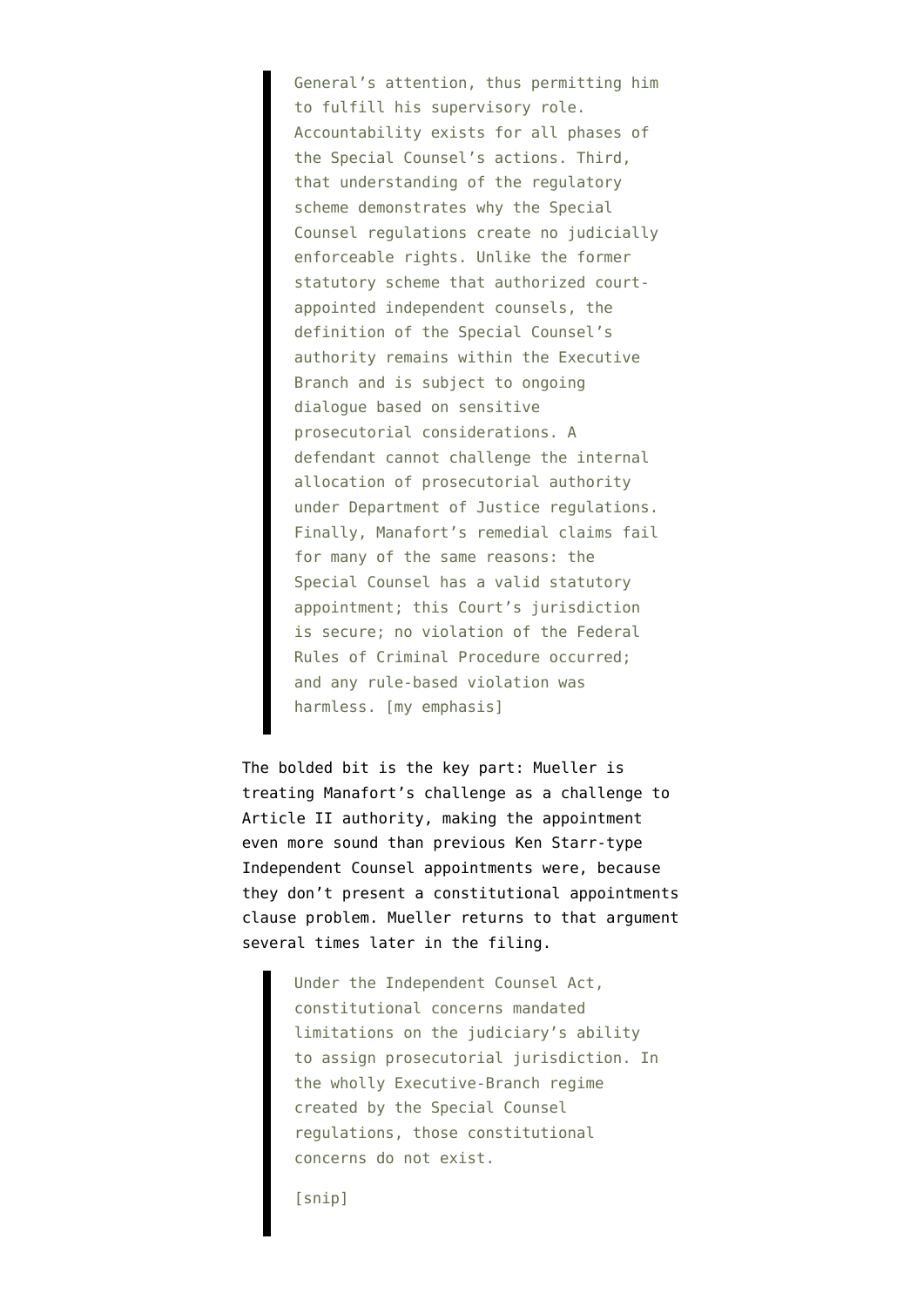[T]he court contrasted [limitations on Independent Counsels] with the Attorney General's "broader" authority to make referrals to the independent counsel: the Attorney General "is not similarly subject to the 'demonstrably related' limitation" because the Attorney General's power "is not constrained by separation of powers concerns." Id.; see also United States v. Tucker, 78 F.3d 1313, 1321 (8th Cir.), cert. denied, 519 U.S. 820 (1996). That is because the Attorney General's referral decision exercises solely executive power and does not threaten to impair Executive Branch functions or impose improper duties on another branch.

[snip]

It is especially notable that Manafort, while relying on principles of political accountability, does not invoke the Appointments Clause as a basis for his challenge, despite the Clause's "design[] to preserve political accountability relative to important Government assignments." E

From there, the memo goes into the legal analysis which is unsurprising. The courts, including the DC Circuit in the Libby case, have approved this authority. That's a point the filing makes explicit by comparing the August 2 memo with the two memos Jim Comey wrote to document the scope of Patrick Fitzgerald's authority in the CIA leak investigation.

> The August 2 Scope Memorandum is precisely the type of material that has previously been considered in evaluating a Special Counsel's jurisdiction. United States v. Libby, 429 F. Supp. 2d 27 (D.D.C. 2006), involved a statutory and constitutional challenge to the authority of a Special Counsel who was appointed outside the framework of 28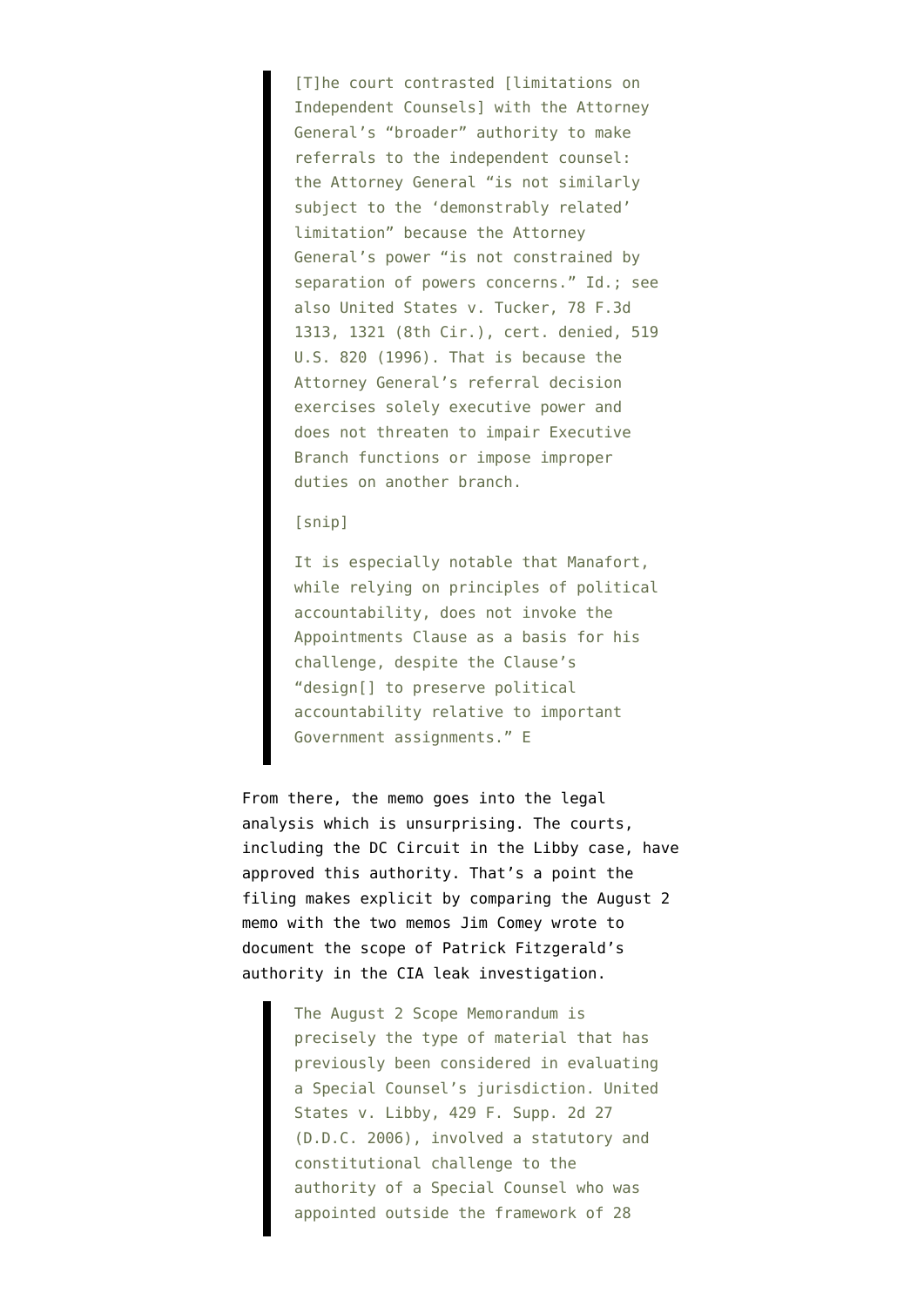C.F.R. Part 600. In rejecting that challenge, Judge Walton considered similar materials that defined the scope of the Special Counsel's authority. See id. at 28-29, 31-32, 39 (considering the Acting Attorney General's letter of appointment and clarification of jurisdiction as "concrete evidence \* \* \* that delineates the Special Counsel's authority," and "conclud[ing] that the Special Counsel's delegated authority is described within the four corners of the December 30, 2003 and February 6, 2004 letters"). The August 2 Scope Memorandum has the same legal significance as the original Appointment Order on the question of scope. Both documents record the Acting Attorney General's determination on the scope of the Special Counsel's jurisdiction. Nothing in the regulations restricts the Acting Attorney General's authority to issue such clarifications.

Having laid out (with the Rosenstein memo) that this investigation operates in equivalent fashion to the Libby prosecution, the case is fairly well made. Effectively Manafort is all the more screwed because the Acting AG has been personally involved and approved each step.

## **The other authorities cover other prosecutions Mueller has laid out**

The filing is perhaps most interesting for the other authorities casually asserted, which are not necessarily directly relevant in this prosecution, but are for others. First, Mueller includes this footnote, making it clear his authority includes obstruction, *including witness tampering*.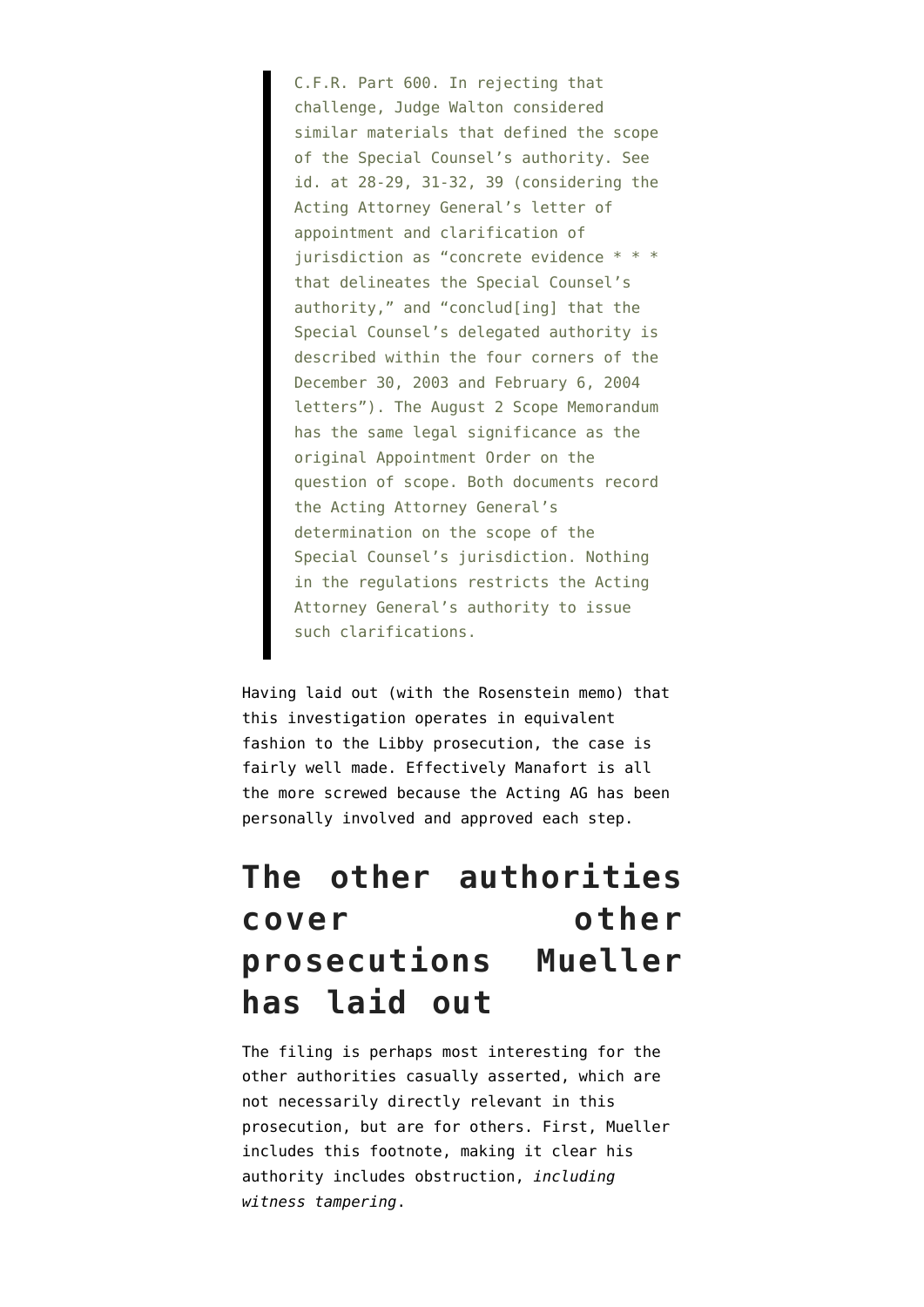The Special Counsel also has "the authority to investigate and prosecute federal crimes committed in the course of, and with intent to interfere with, the Special Counsel's investigation, such as perjury, obstruction of justice, destruction of evidence, and intimidation of witnesses" and has the authority "to conduct appeals arising out of the matter being investigated and/or prosecuted." 28 C.F.R. § 600.4(a). Those authorities are not at issue here.

Those authorities are not at issue here, but they are for the Flynn, Papadopoulos, Gates, and Van der Zwaan prosecutions, and for any obstruction the White House has been engaging in. But because it is relevant for the Gates and Van der Zwaan prosecutions, that mention should preempt any Manafort attempt to discredit their pleas for the way they expose him.

The filing includes a quotation from DOJ's discussion of special counsels making it clear that it's normal to investigate crimes that might lead someone to flip.

> [I]n deciding when additional jurisdiction is needed, the Special Counsel can draw guidance from the Department's discussion accompanying the issuance of the Special Counsel regulations. That discussion illustrated the type of "adjustments to jurisdiction" that fall within Section 600.4(b). "For example," the discussion stated, "a Special Counsel assigned responsibility for an alleged false statement about a government program may request additional jurisdiction to investigate allegations of misconduct with respect to the administration of that program; [or] a Special Counsel may conclude that investigating otherwise unrelated allegations against a central witness in the matter is necessary to